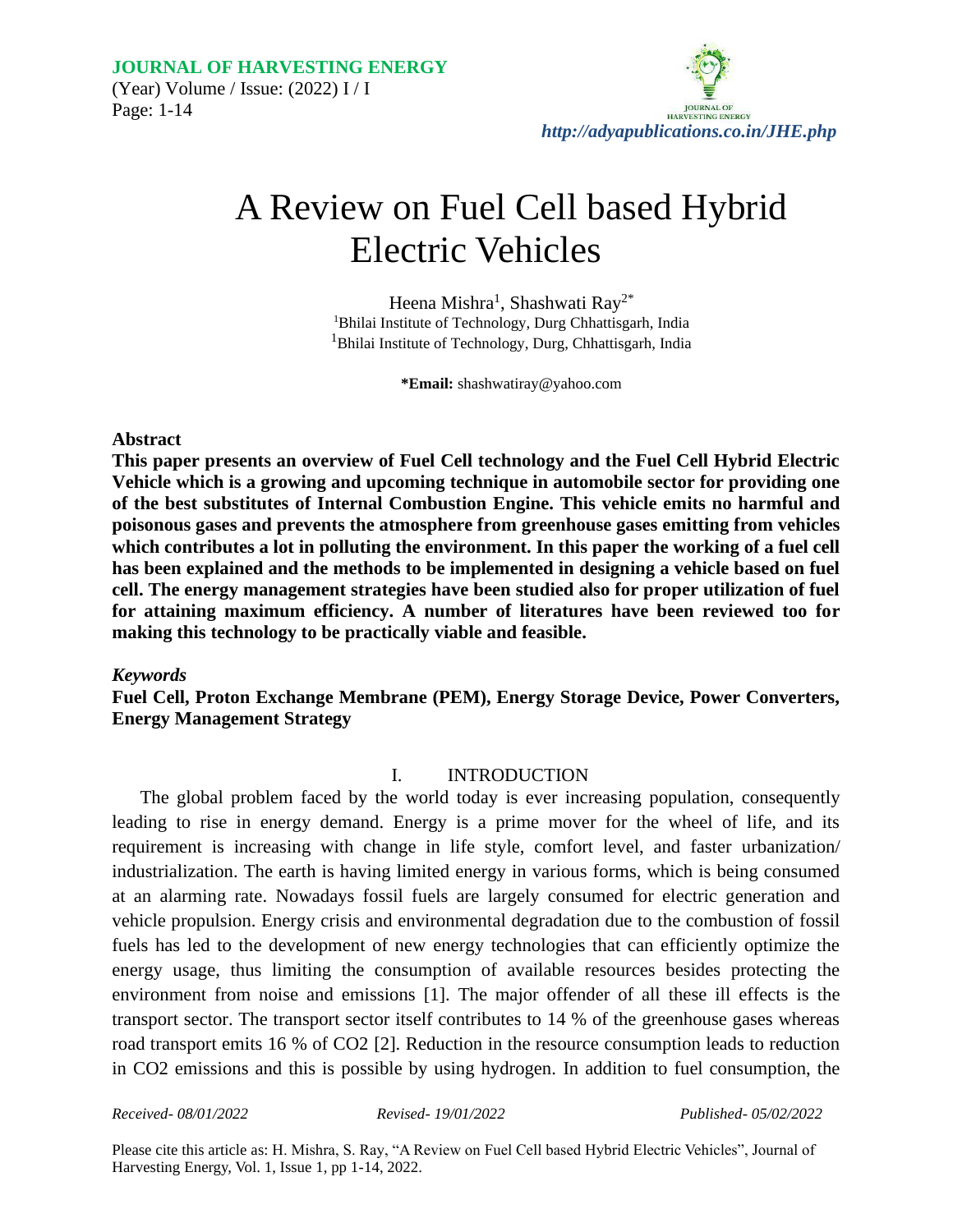pollution level in the atmosphere is also increased to a certainly high level that leads to the major focus on renewable sources. Henceforth, the hunt for alternate sources and new conversion technologies for converting the non-conventional energy in disposable form is getting dominant.

In order to reduce the large amounts of toxic emissions from the automobiles, electric vehicles provide a prominent solution. Electrification of automobile can be regarded as one of the encouraging technology for upcoming imperishable transport system. Electric thrust of automobiles comprise of an option universally considered to design zero emissions transportation. Electric vehicles through the use of modern electric storage systems have shown its reliability and technical feasibility. Fuel cells (FCs) are portrayed as the new emerging energy source. They consume hydrogen gas as the primary fuel and are able to generate electrical power with high efficiency, low operation noise and no emissions. Even though hydrogen is not an energy source but a carrier of energy, it can store and deliver energy in usable form when produced from some other compound that contains it. The most commonly used methods for producing hydrogen is reformation of natural gas and methanol reforming from fossil fuels. Hydrogen has many advantages for which it has been chosen as an alternative fuel to protect the environment like high specific energy, high thermal efficiency, high octane number, high auto ignition temperature  $(580^0C)$ , low noise during energy conversion, no carbon emissions and requires less space as compared with batteries.

Efforts are being made by various governments, academic institutes, oil industries and automobile industries for making an emission free vehicle to provide clean environment. For promoting the use of hydrogen in automobiles the initiative has been taken by government of India named as Green Initiative for Future Transport (GIFT). It aims to develop and demonstrate hydrogen-based IC Engine and Fuel Cell based vehicles. Fuel cell electric vehicles are the emerging technology and gradually will capture the automobile market.

#### II. LITERATURE REVIEW

The basic principle of Fuel Cell is to convert chemical energy from fuel directly to electrical energy. This happens when an ion passes from anode to cathode and electrical work from electrons is obtained. As the voltage obtained from one fuel cell is less than 1 V, therefore to generate higher voltage a number of fuel cells are attached to form a stack [2]. Proton Exchange Membrane or Polymer Electrolyte membrane (PEM) is a type of fuel cell, which is developed mainly for vehicular transport applications [3].

The PEM fuel cells (PEMFC) employ hydrogen and oxygen from the air to produce electricity, water and heat. The PEMFC is supplied with hydrogen and air at the inlet and flow fields, and then diffuse through porous media to the polymer membrane. The membrane in the middle of a cell contains catalyst both with the anode and cathode. The catalyst layer on the anode separates hydrogen molecules into protons and electrons. Thereafter, the membrane allows transfer of protons and enables the electrons to flow through an external circuit before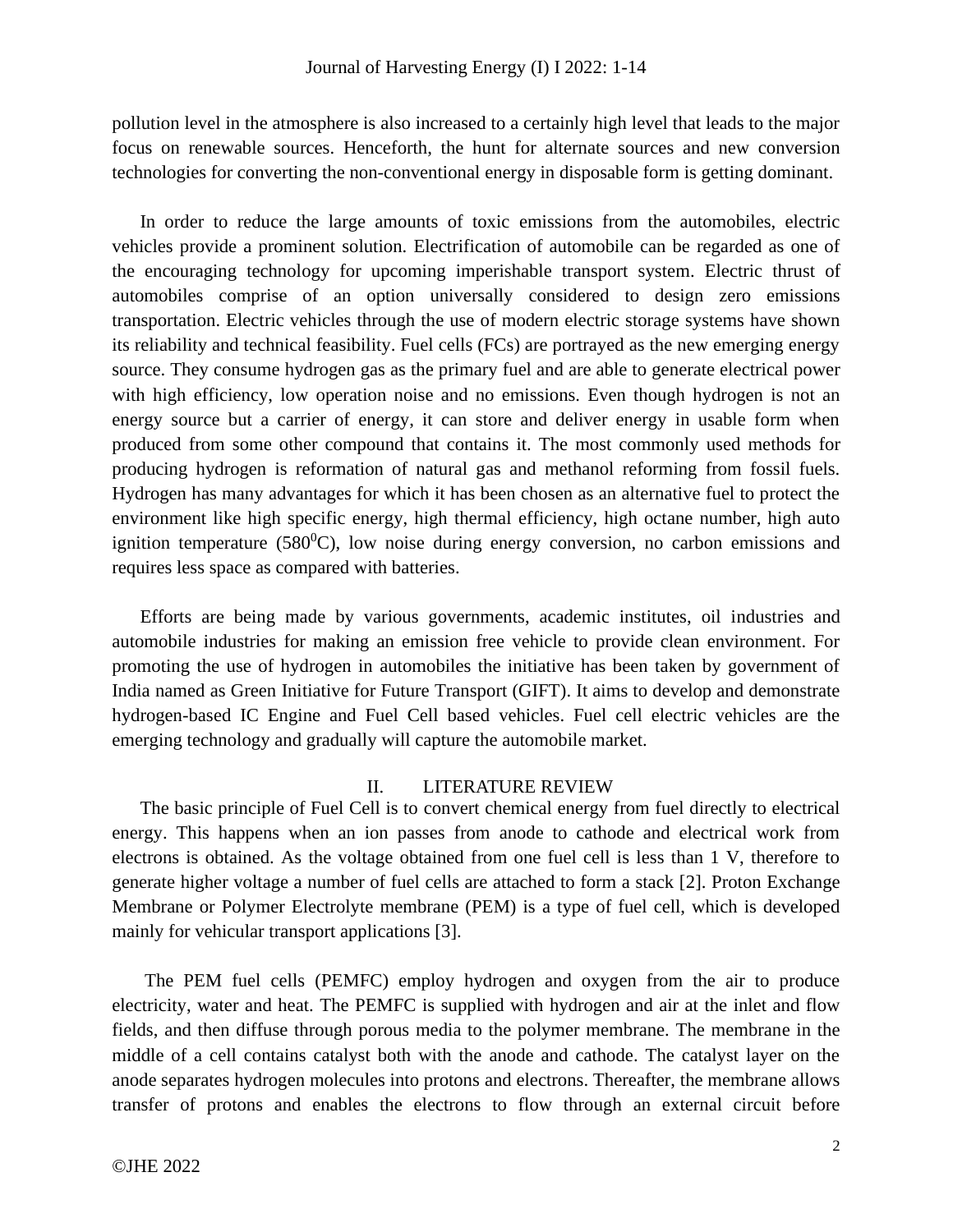recombining with protons and oxygen at the cathode to form water. This migration of electrons produces electricity. The basic operating principle of Fuel Cell is shown in Figure 1 [4]. The electrochemical reactions carried out at the anode and cathode is given as

At anode,  
\nH2 
$$
\longrightarrow
$$
 2H<sup>+</sup>+ 2e<sup>-</sup>  
\nAt cathode,  
\n4H<sup>+</sup>+ O<sub>2</sub>+ 4e<sup>-</sup>  $\longrightarrow$  2H<sub>2</sub>O  
\nThe combination of above two equations gives:  
\n2H<sub>2</sub>+ O<sub>2</sub>  $\longrightarrow$  2H<sub>2</sub>O



**Figure 1**: Basic Operating Principle of Fuel Cell

Among the available FC technologies, polymer electrolyte membrane or proton exchange membrane FCs (PEMFCs) are considered to be most suitable for electrical vehicle applications due to their several attractive features, such as low operating temperatures, relatively low cost and quick start up, simplicity, viability, and high efficiency.

There are many advantages of considering PEMFC in the automobile sector to extend the vehicle autonomy with zero emissions is PEMFC such as high-power density, high current density causes the weight and stack size to reduce, good transient power response, no starting problem, advantageous for automotive applications because their tank can be filled in short periods of time [5]. In addition to this the electrolyte is a solid material that reduces the corrosion and electrolyte management problems having an operating temperature in the range of  $80^0C$ - $100^0C$  [6].

However, certain points have to be considered before its utilization in the automobile sector, such as sensitive to fuel cell impurities and cost of electrolyte. Also, it requires careful control of the moisture at the anode and cathode streams to operate efficiently because the electrolyte being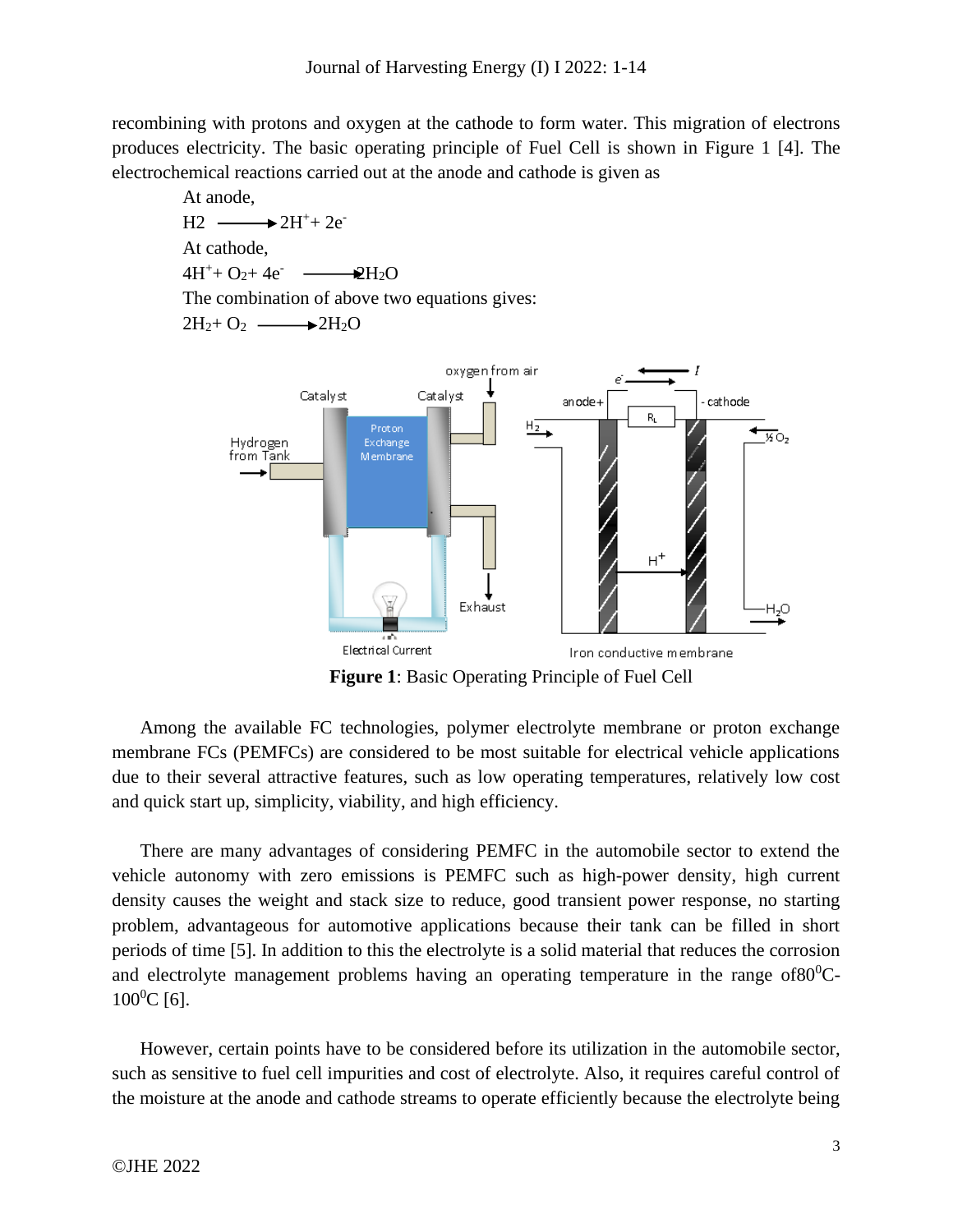used gets saturated with water. The other types of fuel cell with their operating characteristics are given in Table 1 [7].

| <b>Type</b>        | Electrolyte    | Catalyst    | <b>Operating</b> | <b>Efficiency</b> | <b>Use</b>    |
|--------------------|----------------|-------------|------------------|-------------------|---------------|
|                    |                |             | Temp $(^0C)$     |                   |               |
| <b>Alkaline</b>    | <b>KOH</b>     | Platinum    | 80-120           | $40 - 50$         | Automotive,   |
| <b>Fuel Cell</b>   |                |             |                  |                   | military,     |
| (AFC)              |                |             |                  |                   | aerospace     |
|                    |                |             |                  |                   | engg.         |
| <b>Polymer</b>     | Solid          | Platinum    | 50-100           | $35 - 45$         | Transport,    |
| Electrolyte        | Polymer        |             |                  |                   | portable or   |
| <b>Membrane</b>    |                |             |                  |                   | stationary,   |
| <b>Fuel Cell</b>   |                |             |                  |                   | medium or     |
| (PEMFC)            |                |             |                  |                   | small         |
| Phosphoric         | $H_3PO_4$      | Platinum    | 150-220          | $35 - 45$         | Medium        |
| <b>Acid Fuel</b>   |                |             |                  |                   | stationary    |
| <b>Cell (PAFC)</b> |                |             |                  |                   | areas         |
| <b>Molten</b>      | Molten         | Nickel      | 650              | $50 - 60$         | Large utility |
| <b>Carbonate</b>   | carbonate salt |             |                  |                   | areas         |
| <b>Fuel Cell</b>   |                |             |                  |                   |               |
| (MFC)              |                |             |                  |                   |               |
| <b>Solid Oxide</b> | Ceramic        | Perovskites | 800-1000         | $45 - 55$         | Small         |
| <b>Fuel Cell</b>   |                |             |                  |                   | auxiliary     |
| (SOFC)             |                |             |                  |                   | power units   |

**Table 1:** Different Types of Fuel Cells

# III. FUEL CELL TECHNOLOGY IN AUTOMOBILE SECTOR

The fuel cell vehicles are better alternative than the battery driven electric cars because they are light in weight, smaller in size, offers supply of power for a long time, easily replaceable fuel cell cartridges and no self-discharge with time [8][9][10]. Fuel Cell Vehicle (FCV) can be made compact and hence improve the packaging of power trains in vehicles. It is quite simple and contains very few or no moving parts. The fuel cell technology offers low noise and vibration free operation even in high acceleration period when the fuel demand is high [11]. Due to the reaction time of the air compressor, the FC system time response is quite slow compared to vehicle traction power dynamics. Therefore, hybrid electric vehicles (HEVs), i.e., hybridization of fuel cells with one or more energy storage unit (ultra-capacitor/ super capacitor or battery) improve the system performance. The performance of the fuel cell can be increased by adding additional auxiliary sources of power supply known as hybridization. Hybridization of the fuel cell stack, dc/dc converters and ESS helps in managing the power demand and prevents the fuel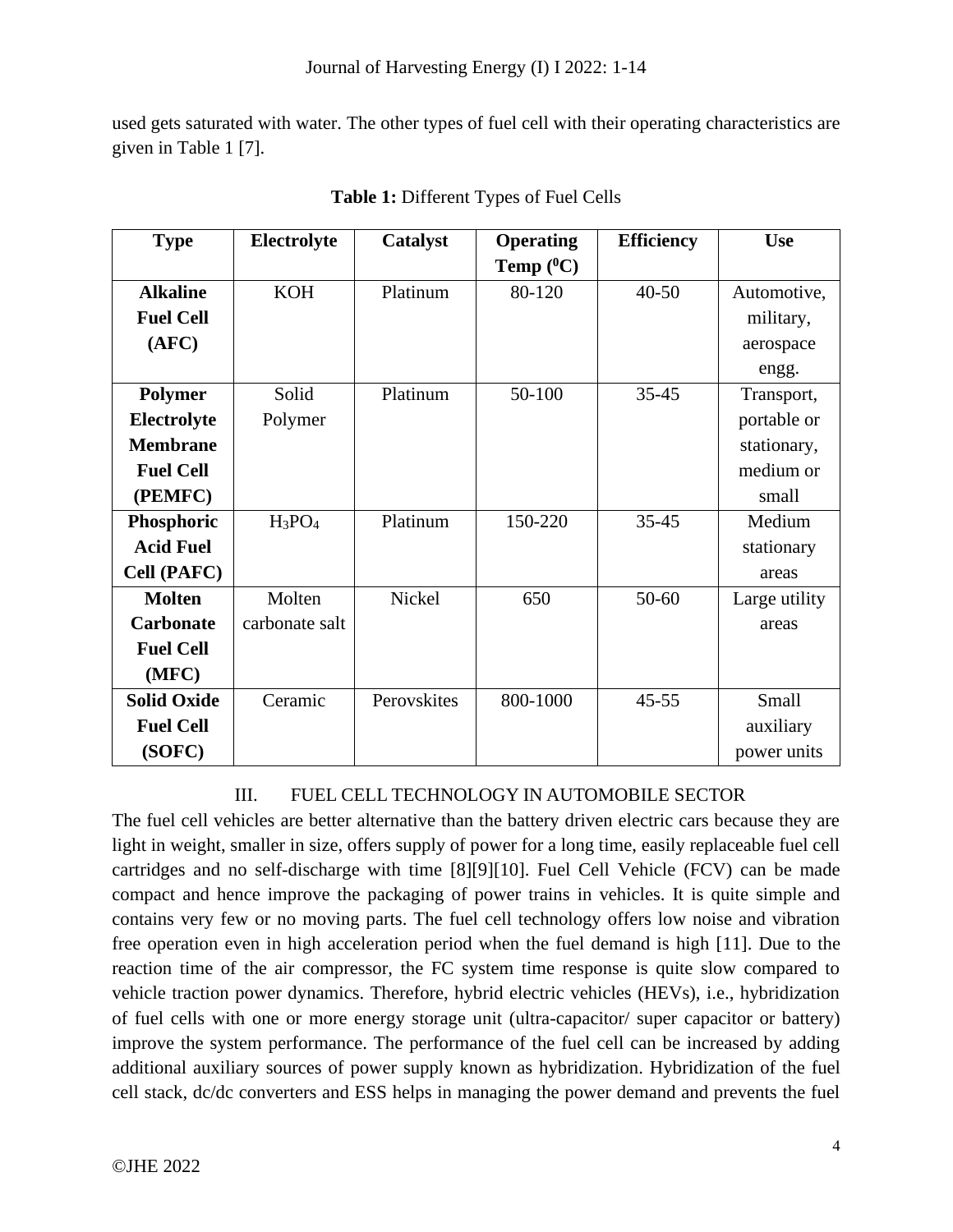## Journal of Harvesting Energy (I) I 2022: 1-14

cell from transient loading. Due to this fuel cell technology is able to achieve high efficiency by distributing the peak power demand from the it [12][13].The major issue for the development of FCV is the proper coordination between the multiple energy sources and converters. The control of power flow in the process is another prime concern in the fuel cell technology [14]. Hence, the utilization of a proper control or energy management strategy (EMS) in the FCV is very much necessary for its efficient operation.

Also, a control strategy is very much essential for the efficient operation of fuel cell vehicle. A control strategy is an algorithm which controls the working of the vehicle drive train. The control strategy receives the input signal in the form of speed, acceleration, torque by the driver, the type of road, traffic conditions and so on. The output is obtained in the form of signals to turn ON/OFF certain components or change the operating region.

The main objective of the EMS is to fulfil the driver's demand [15] for the traction power, charging of energy storage system, minimum fuel consumption, optimizing the fuel efficiency and reducing emissions. The main function of control strategy is to design an algorithm to obtain the proper division of power between the motor, fuel cell and energy storage devices by considering the constraints such as drivability, charging and discharging of energy storages, gradeability and reliability of components so that the fuel consumption and emissions are minimized. The power required in fuel cell is in the range of 0.5 kW- 2 MW depending upon the type of vehicle [16][17].

# IV. ELECTRICAL TOPOLOGY USED IN FUEL CELL HYBRID SYSTEM

The electrical topology of Fuel Cell Hybrid System (FCHS) consists of fuel cell system, hydrogen storage system, energy storage system, power electronics devices, electrical machine, battery and super capacitor [18]. The role of each of these components are discussed in the below sections.

## *Fuel Cell System*

Apart from fuel cell stack the PEMFC system having various components, such as air delivery system, hydrogen delivery system, thermal and water management system [19]. The air delivery system provides oxygen to the electrochemical reaction using compressor and hydrogen delivery system used for pressurized gas storage. A thermal and water management system used in PEMFC system to handle temperature and humidity during the operation.

## *Hydrogen Storage System*

The hydrogen is required in the operation of FCHS which is stored on board in the vehicle itself. The hydrogen is stored in the compressed form at a pressure of 350 bar or 700 bar [20].

## *Power Electronics Devices*

The power electronics devices used in the FCHS are motor controller, dc/dc converters, and inverters. The power electronics devices basically regulate the output voltage of fuel cell by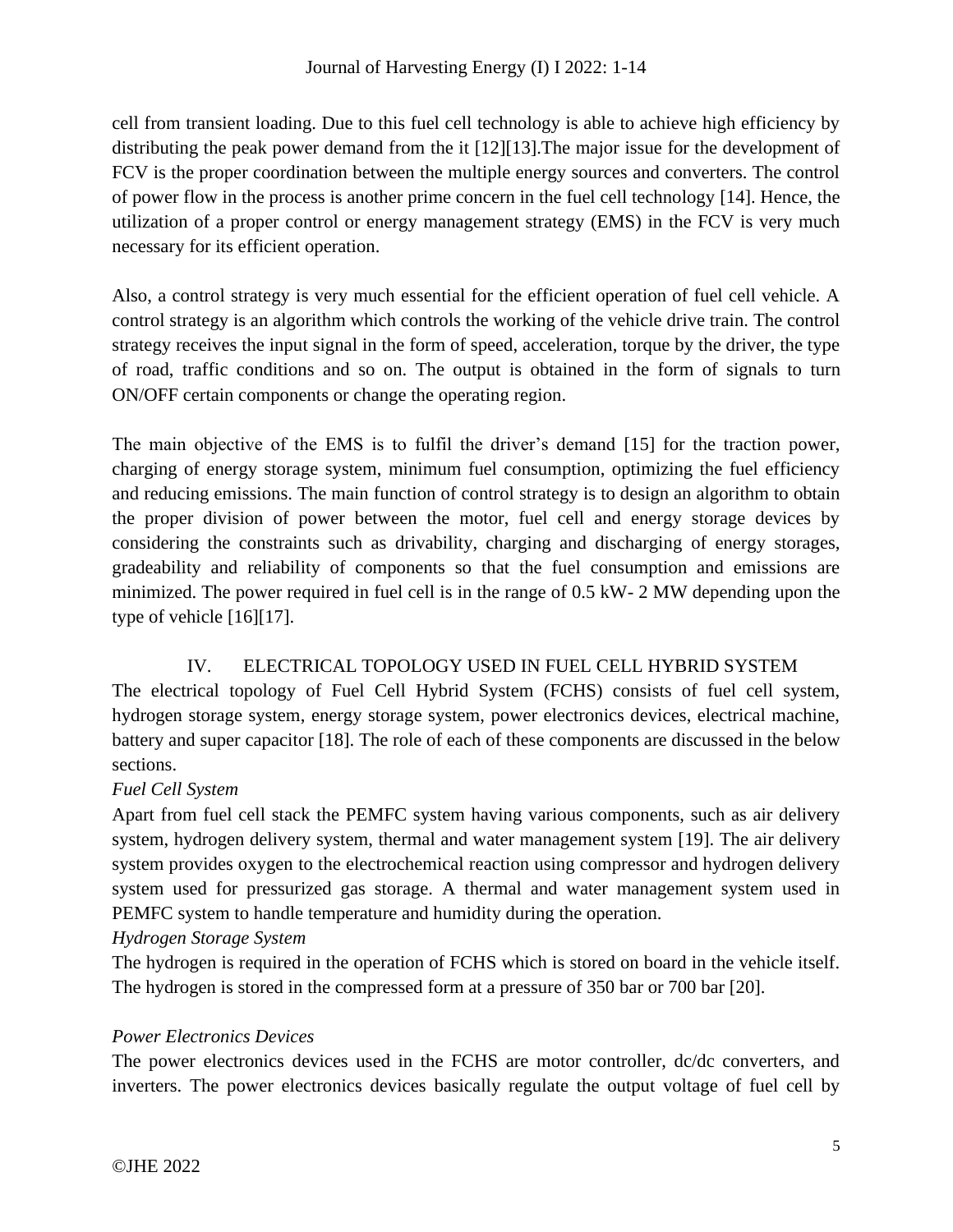providing a mask to the output voltage variation of the fuel cell stack. The power electronics converters process and control the electrical power flow among the fuel cell, battery, super capacitors and the electric machine [21]. The motor controller regulates the power to the motor and dc/dc converter converts unregulated dc to regulated dc. This voltage is then used to power the vehicle's auxiliary loads such as lighting, windshield wipers, and the radio too. In addition to this, the inverters convert DC power from the fuel cell, battery or super capacitor to alternating current to power the electric machine. The FCHS is connected to the DC bus through a step-up power converter (Boost converter), whereas the energy storage system (ESS) is connected to the DC bus through a bi-directional power converter (Buck-Boost converter). This converter acts as a "switch" that allows the regulation of the energy flow between the ESS and the dc bus. The load is fed through a DC-AC inverter [22].

#### *Electric Machines*

The electrical machine is another important component of FCHS. It receives the alternating current from inverters to provide traction to the wheels of vehicles and allows propulsion [23].

#### *Energy Storage System*

In order to operate the fuel cell in a vehicle application, the fuel starvation problem needs to be eliminated. The fast energy demand causes a high voltage drop in a short time which is being treated as a fuel starvation phenomenon and as a result of this the performance of fuel cell degrades [24]. Therefore, an energy buffer is needed to improve the vehicle performance when the dc bus demands high power in short time i.e., during acceleration [25]. The energy storage system helps in improving reliability, stability, power quality etc. The two different types of energy storage system can be used in the FCHS operation, such as batteries and super capacitor. The performance of the battery and super capacitor can be assessed from pulse power test.

• *Batteries*

Batteries are electrochemical devices that convert electrical energy into potential chemical energy during charging and convert chemical energy into electric energy during discharging [20]. Batteries have largest energy density i.e., more energy is stored per weight. They have slow charging time limited by charging current. The role of the battery in a fuel cell hybrid vehicle can be summarized as given below.

- Acts as a source of energy electric vehicular devices.
- An energy storage device during regenerative braking.
- Electrical energy storage device that is generated from the fuel cell at low load.
- Assists the fuel cell power at higher load.
- Main energy supplier when fuel cell system operates at low load.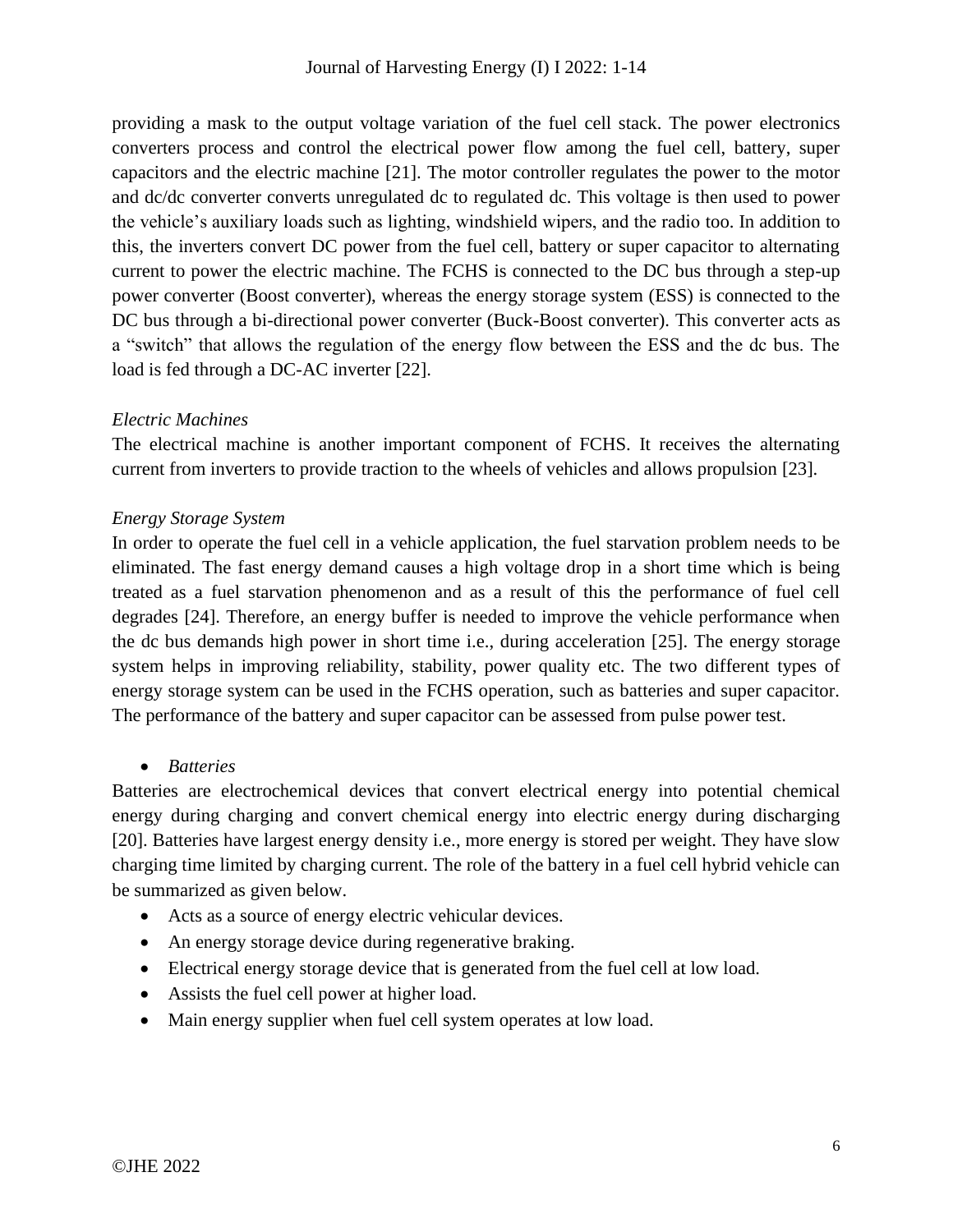Various types of battery are under development. The factors in selecting a battery for vehicles operation are specific power, specific energy, life-cycle and cost. The cycle efficiency of batteries is around 80 %.

## • *Super capacitors (SC)*

Electric double-layer capacitors, also known as super capacitors, electrochemical double layer capacitors (EDLCs) or ultra-capacitors are electrochemical capacitors that have a very high energy density as compared to common capacitors. An ultra-capacitor is an innovation in the field of capacitors. The main difference between a capacitor and an ultra-capacitor is that- it uses a very small charge separation distance that is literally equivalent to the dimensions of the ions within the electrolyte. Due to the carbon technology, these capacitors are able to create a very large surface area. Thus, it has a very high capacitance than an ordinary capacitor. They are quite beneficial for hybrid vehicles. The cycle efficiency of SC is around 95 %. SC has high charging time depending on high charging current (power), available from main source. The super capacitors having the followings advantages as an energy storage device in fuel cell vehicles [25].

- High energy storage compared to conventional capacitor technologies.
- Low Equivalent Series Resistance (ESR) compared to batteries hence providing high power density capability.
- Low Temperature performance
- Fast charge/discharge since they achieve charging and discharging through the absorption and release of ions.

# *Working of fuel cell hybrid system*

Fuel Cell Hybrid Systems (FCHS) are a combination of a primary power source i.e., the fuel cell and an energy storage system (a battery or super capacitor bank) that supports to supply the load power demand [26]. Hence, the load power due to the power supplied from the fuel cell system and energy storage system is given by

# $P_{load}(t) = P_{fcs}(t) + P_{ess}(t)$  for all *t*

where, Pload(t) is the power supplied to the load,  $P_{\text{fcs}}(t)$  is the power supplied from the fuel cell system and P<sub>ess</sub>(t) is the power supplied from energy storage system.

Figure 2 indicates the power flow in a Fuel Cell Hybrid System (FCHS).The power converter connected between ESS and the DC bus plays an important role in the implementation of the energy management strategy in the hybrid system. Also, the converter connected between the FCS and the dc bus allows the regulation of the power flow from the FCS to the output.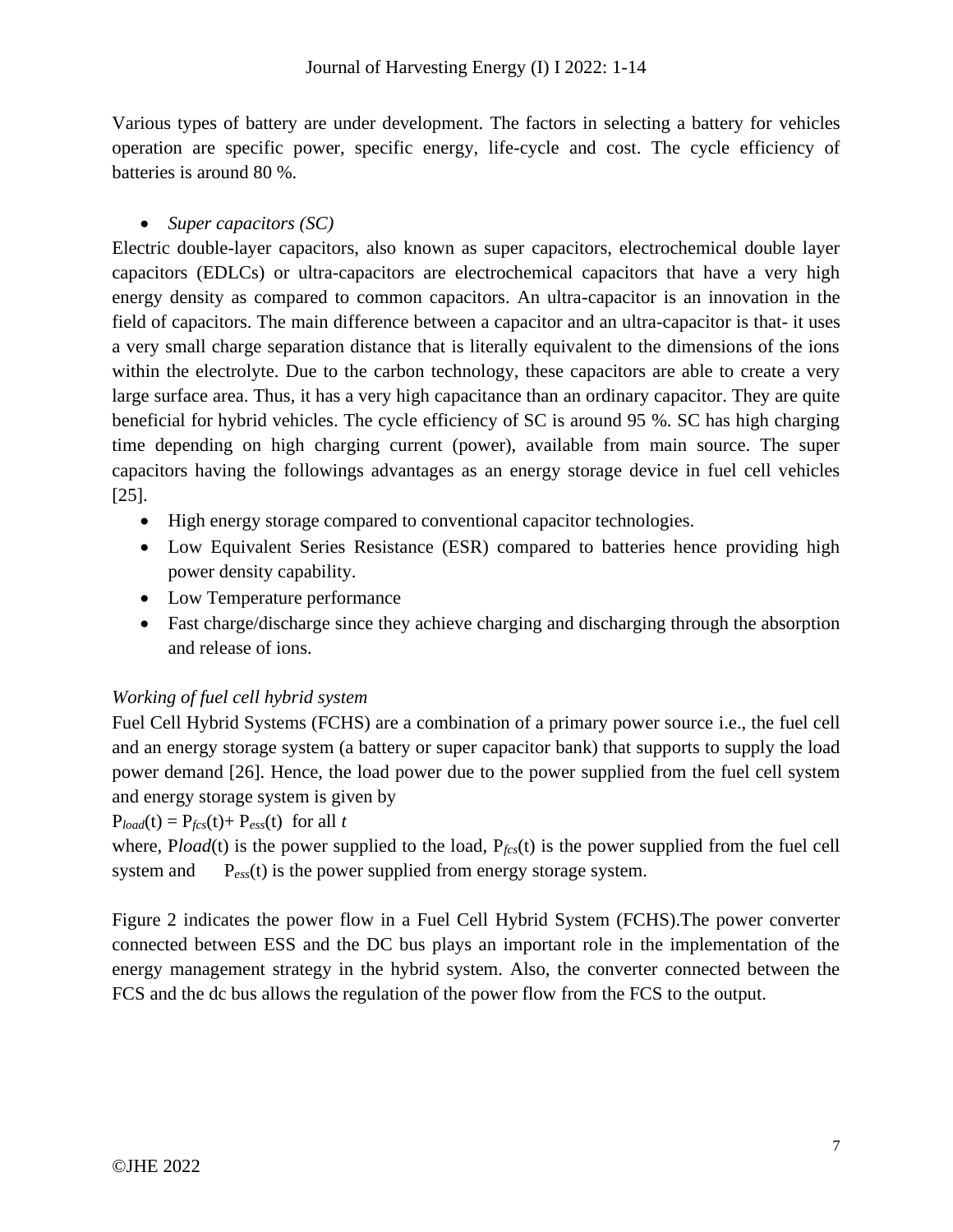

**Figure 2:** Diagram showing the electrical topology and the power flow in a Fuel Cell Hybrid System

#### V. ENERGY MANAGEMENT STRATEGIES

To guarantee the efficiency and performance of FCHEVs, a relevant Energy Management Strategy (EMS) plays an important role. An EMS defines the power sharing between the different energy sources in the system to fulfill the power demand. In order to maximize the fuel economy a supervisory control strategy needs to be developed on the basis of the driving cycles. It has to ensure that constraints on the operation of the fuel cell system and storage are not violated, without compromising on the drivability of the vehicle. EMS is based on a dynamic classification which focuses on distribution of the global power between the sources to the vehicles.

The EMS are the algorithms which determine at each sampling time the power generation split between the Fuel Cell System (FCS) and the ESS in order to fulfill the power balance between the load power and the power sources. Depending on how the power split is done minimization of the hydrogen consumption can be obtained. To find a global optimal solution, control techniques where a minimization problem is resolved needs to be studied. The energy management control strategies are basically divided in two categories: Rule based control strategy and Optimization control strategy. The functions to be performed by the EMS of a hybrid vehicle are to provide the power demanded by the system and the driver, control and maintain the State of Charge of Battery and Super Capacitor, recover the braking energy during regenerative braking as much as possible, to operate each component of the vehicle with its optimum efficiency.

For this, different approaches for EMS were found in literature. In [16], the proposed strategy was based on the regulation of the DC link voltage by controlling two power converters, and,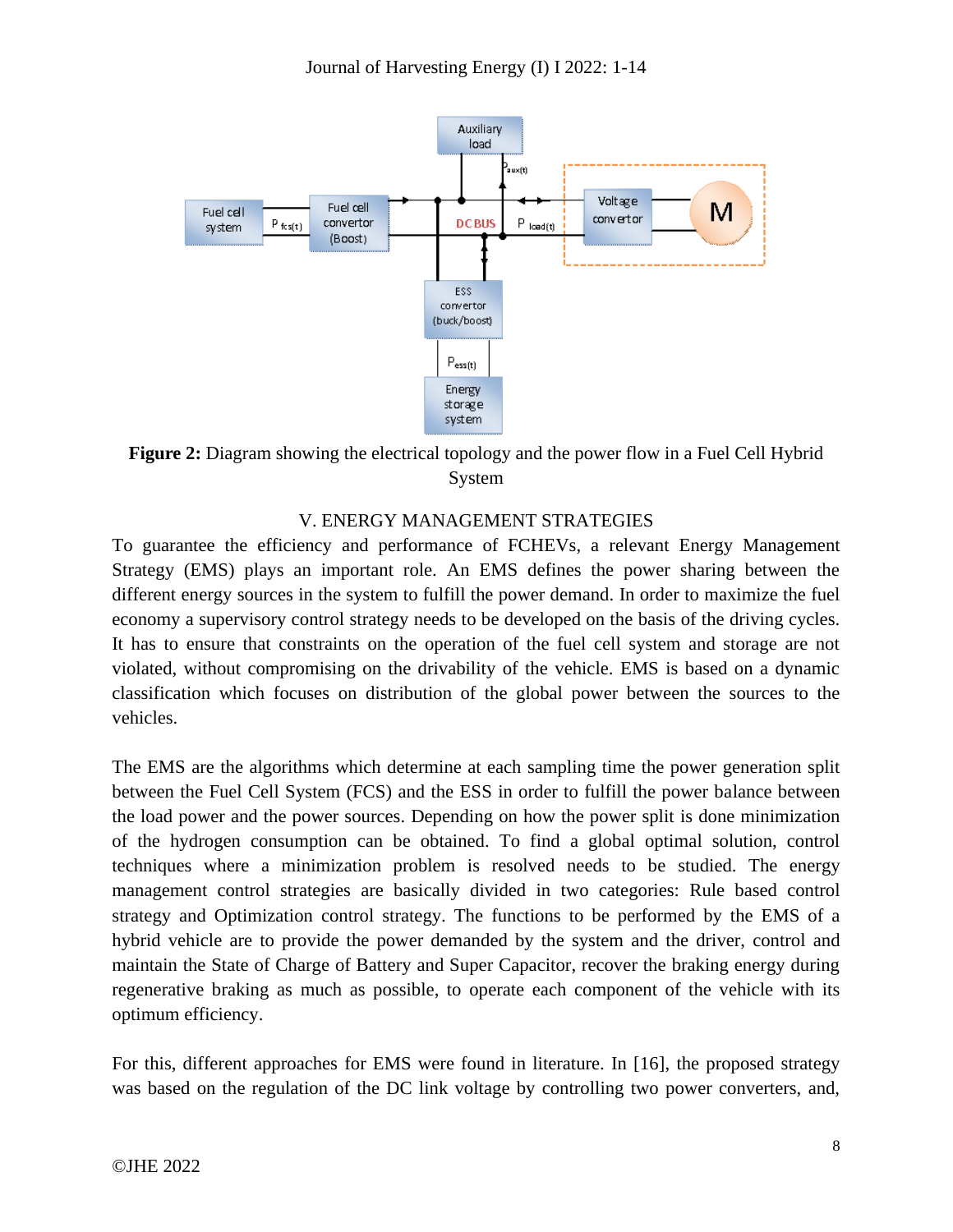thus, the fuel cell operates in almost steady state conditions. In [27], three heuristic strategies were compared using a FCHV model. In contrast, other publications propose the strategies based on optimization techniques. One of the most relevant was the method presented in [28], based on a control strategy called Equivalent Consumption Minimization Strategy (ECMS). The base of this strategy consists in converting all the power flows in equivalent hydrogen consumptions. But the practical implementation of the fuel cell technology in the vehicular technology is still not commercialized and lot of efforts is required.

Then [29] studied the different control strategies for energy management of the HEV with pros and cons of each. He studied about the rule-based control strategy and also optimization-based control strategy, Fuzzy and deterministic rule-based strategy. Out of these, fuzzy rule based is most popular. The deterministic rule-based methods are the heuristics which utilize deterministic rules on the basis of power flow analysis. He studied the characteristics and approach of optimization method also and found that these management strategies play a crucial role in working and performance of vehicle. He also compared the different global optimization methods on the basis of computation intensity, robustness, real time approach, analytical solution and its complex structures. Also, he concluded that the comparison of these methods can be made under various heads like robustness to modeling uncertainties, robustness to driving situation variations, computational complexity, and adaptation to more complex structures, predictive control etc. [15] studied a stochastic control strategy for HEV. Out of the different control strategies fuzzy and static optimization were used for power split. Also, deterministic dynamic programming (DDP) was used to find optimal solution but had certain drawbacks like it optimizes only for a specific driving cycle and the rule extraction process is time taking. To overcome this, Lin proposed a stochastic dynamic programming optimization method and Markov chain modeling. It is a time invariant state variable feedback and is directly used in real time. He performed a simulation on continuous time standard driving cycle in SIMULINK and compared the performance of SDP with previous driving cycles and better results were achieved over most of driving cycles when compared with rule-based methods. This infinite horizon SDP governs or controls the engine and battery operations.

[30] studied the power management strategy for a FCHEV in offline and real time system and concluded that real time system consumes more hydrogen but improves system durability. The real time system was optimized using genetic algorithm whereas two offline techniques– dynamic programming and Pontryagin's minimization principle were used and compared too. [31] described about two different control strategies for FCHEV named as offline and online strategy with the objective of minimization of hydrogen consumption. Offline control strategy depends on dynamic programming and online strategy depends on fuzzy logic controller.

Offline strategy aims at optimum distribution of power split between sources i.e. fuel cell and battery bank for a driving cycle already known whereas in online strategy predictive information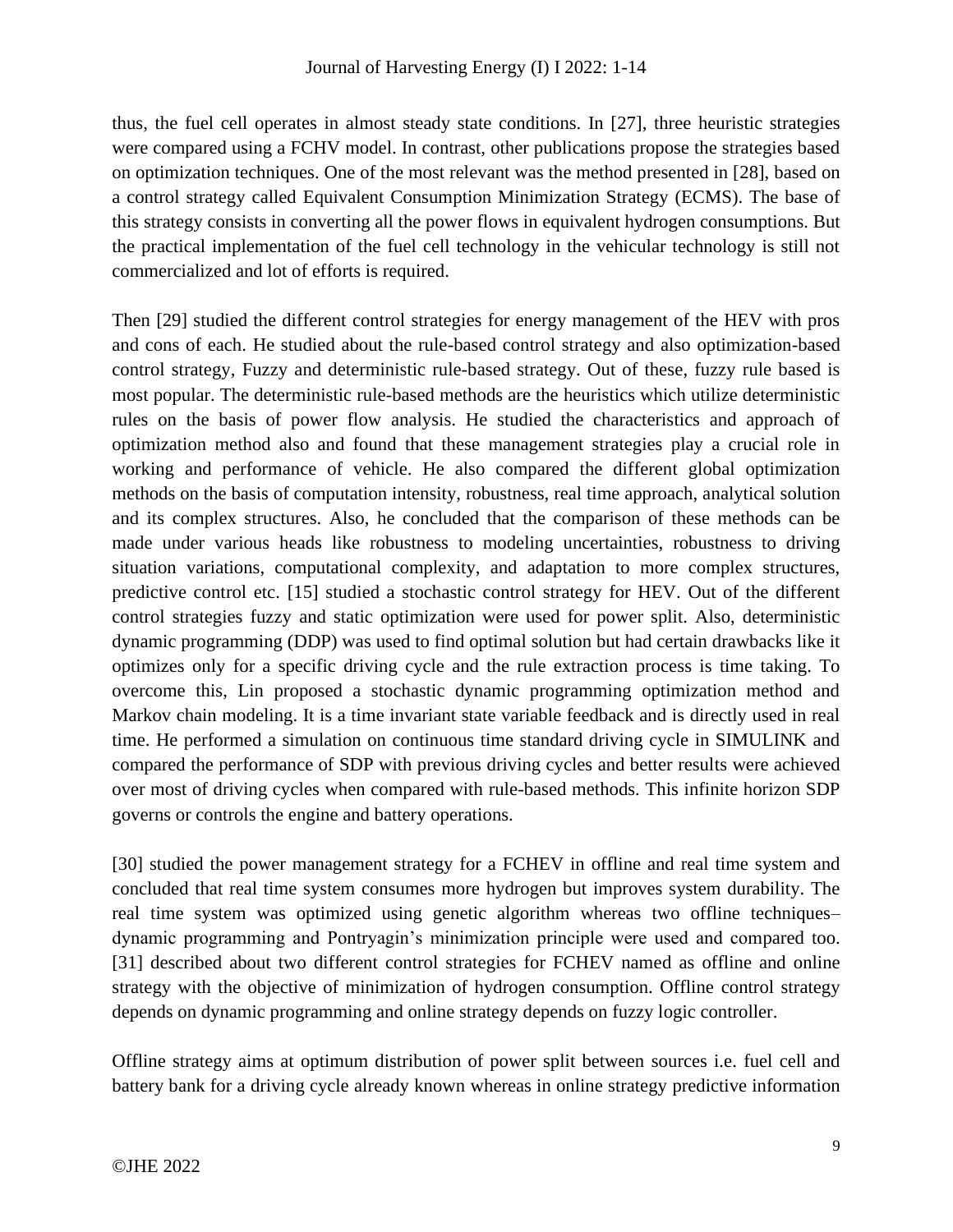is not available hence four different modes or states are considered based on state of charge (SOC) of battery. SOC is defined as the ratio of capacity remaining to fully charged capacity. A fully charged battery has 100 % SOC and fully discharged battery has 0 % SOC. For Electric vehicle and hybrid vehicles energy capacity plays a more important role than coulometric capacity (Ahs) since it directly associates with vehicle operation.

[32] Studied about the main objectives of HEV to make it practically commercial and the different EMS i.e. rule based and optimization control strategy. In[18] the design and analysis of fuel cell hybrid system oriented to automotive addressing the advantages of this kind of power systems was studied and also focused on the technique allowing the improvement in efficiency of FCHVs. Also, FCHVs electrical structures and the electrical topology comparing two types of energy-storage devices (batteries and SCs) are analyzed and addressed. It was concluded from the paper that SCs seem one of the best technical alternative because FCHVs require storage systems with high specific power and high cycle durability. [33] set up a hybrid test bench having two sources (fuel cell and battery) because among different architectures parallel configuration is the best possible combination of hybrid vehicular system with two different driving cycle patterns i.e., staircase and Amman cycle. In both patterns, fuel cell alone and fuel cell with battery was compared and results were better in case of fuel cell with battery.

In [34], it was proposed that an energy management of a hybrid vehicle by considering multi objective cost function based on power flows with an economical oriented model predictive control approach. But it needs effort in the improvement of control model along with the efficiencies of different components by considering all relevant behaviors. The [35] studied the power control of an electrical system having a PEMFC and boost converter for controlling the speed of servomotor for vehicle application. The output voltage and motor speed control is performed with adaptive sliding mode control even in presence of uncertainties. The [36] proposed a complete detail of the different energy management strategies using various methods of optimization for achieving minimum fuel consumption and also the detail of optimization techniques used and available. The paper [37] used a fuzzy subtractive clustering approach to develop a real driving pattern database representing traffic condition and also designed an adaptive fuzzy logic controller with particle swarm optimization algorithm to make a recognition algorithm for traffic condition for different traffic conditions attaining 9-17 % improvement in fuel consumption.

## VI. CHALLENGES ASSOCIATED WITH FUEL CELL TECHNOLOGY

There are various methods for the production of hydrogen, such as by biological wastes, renewable energy, clean coal gasification, chemical water splitting route. But, the depository of hydrogen is big task in a fuel cell technology. There is some method for storing the hydrogen are compressed hydrogen, metal hydride, liquid phase i.e., cryogenic storage at -2530C, Carbon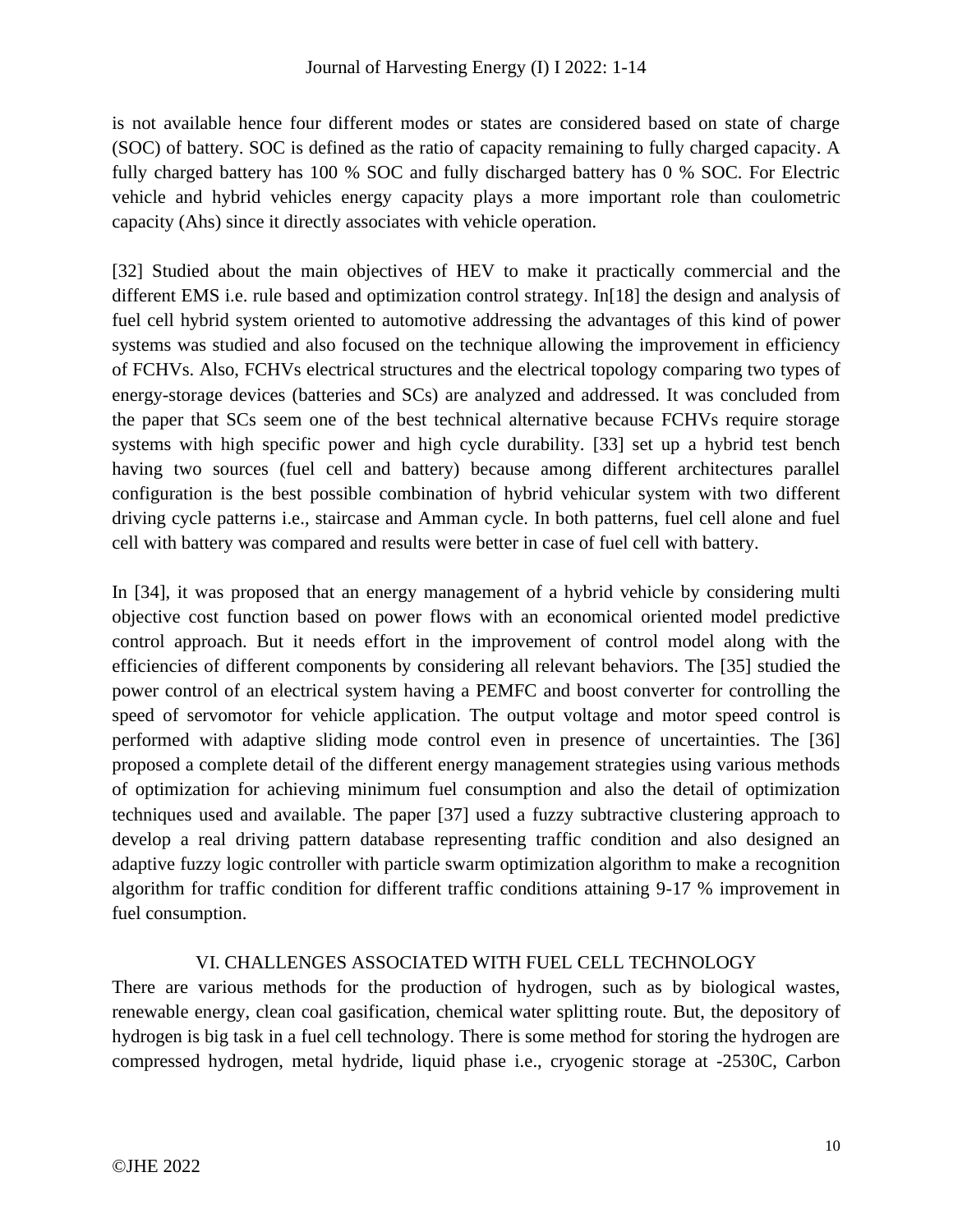nano- structures. Moreover, the cooling of fuel cell system is also a challenging issue in the motor application.

The fuel cell electrical characteristics depend on curve which shows relation between voltage and current density known as polarization curve [4]. The response of fuel cell turns on on the complex dynamics of heat and mass balance within and outside the stack. This limitation is overcome by the combination of energy storage systems (ESS) in the PEMFC.

The dynamic response of FCS for quick energy demand is slow even if it has good energy to weight ratio therefore to meet instantaneous power demand it is must to combine some external energy source in parallel. This causes the cost and weight of the system to increase but reliability can be achieved in vehicular system. The variation in the power level of FCS needs to be considered which requires the study of the system efficiency.

In [22] an extensive review of the architecture of the disparate types of electric vehicles was proposed. He focused on the present and future issues along with technical difficulties related with the commercialization of these vehicles. [2] also concluded that an auxiliary source of power must be there in order to avoid fuel starvation problem which results in lack of reliability and lifetime of power sources. In [19], the authors studied the topological overview, architecture and configuration of Hybrid Electric Vehicle (HEV) and FCV. They studied about the different combinations of the HEV vehicles like series, parallel, combination of series-parallel along with battery and also about FCV and Fuel Cell Hybrid Vehicle (FCHV) for limiting the emissions from the vehicle. Also, they studied about the working of Fuel Cell for passenger car as well as fuel cell powered transit bus for heavy duty. In [38] it was focused on the size of fuel cell system along with ESS, the effect of driving cycle and the driving constraints of vehicle so that hydrogen consumption is lowest. This is achieved with proper secondary source of energy, to assist the power of FCS and the necessary algorithm for control in power management strategy. He considered two driving constraints- grade ability and acceleration. The algorithm based on global optimization, he calculated an optimum solution for distributing the power between FCS and ESS for minimization of hydrogen consumption.

#### VII. CONCLUSION

The growing concern is to protect and conserve energy and environment resulting into the hybrid fuel cell based vehicles development. The commercial development of the fuel cell vehicles is day by day becoming a dream come true. The hydrogen fuel used for fuel cell based vehicles, is inherently in pure form and is clean since the hydrogen consumed by either combustion or a fuel cell emits only water as its by-product. But, the hydrogen cost is too high as compared to other fuel options and dangerous to handle so, it is likely to play a major role in the economy if the cost goes down by doing certain changes and improvements in the existing technology. For vehicular applications, it is found that fuel cells have considerable high efficiency than IC Engine. Also, it is quiet in nature and also reduces environment pollution. In this paper, we find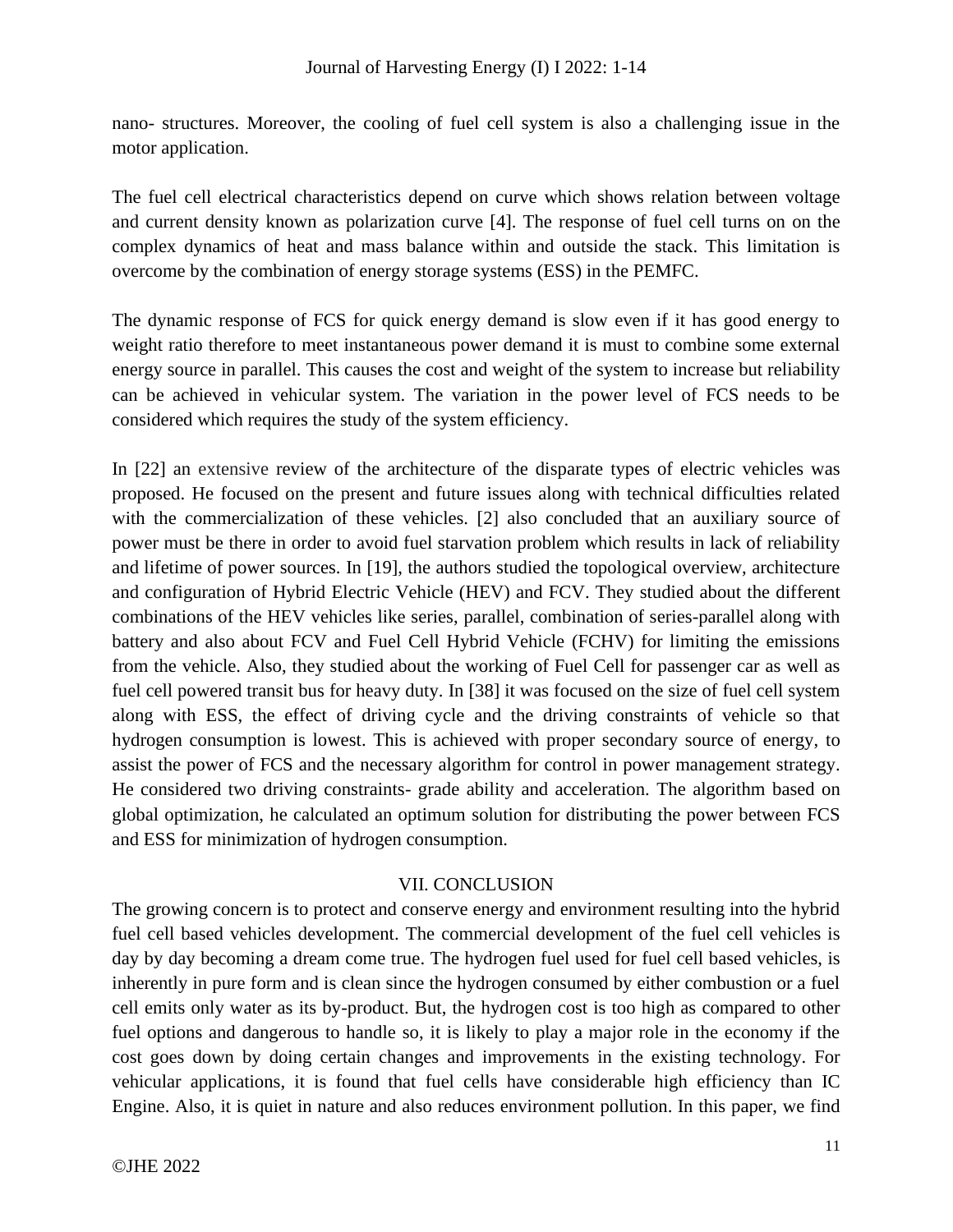that PEMFCs have proved to be one of the most attractive options among the fuel cell available. Also, we studied the areas which can be improved to enhance the performance of vehicles. There are many challenges that still have to be met before a fuel cell power system can achieve the cost, performance and reliability in order to guarantee successful commercialization of fuel cell vehicles. The things still required on the commercial scale in market is the introduction of hydrogen refueling stations for FCEV. The research in the field of fuel cell provides improvement in cost and performance both. The shortcomings of FCVs are being reduced in recent years because the power density and cold start issue is not a show-stopper anymore.

#### **REFERENCES**

[1] B. Salvi and K. Subramanian, "Sustainable development of road transportation sector using hydrogen energy system," Renewable and Sustainable Energy Reviews, vol. 51, pp. 1132-1155, 2015.

[2] P. Thounthong, S. Raël, and B. Davat, "Control strategy of fuel cell/supercapacitors hybrid power sources for electric vehicle," Journal of Power Sources, 2006, vol. 158, no. 1, pp. 806- 814.

[3] R. Chamousis, "Hydrogen: Fuel of the future," The Scientific Research Society, for the opportunity to present this research, 2009.

[4] K. W. Suh, Modeling, analysis and control of fuel cell hybrid power systems. University of Michigan, 2006.

[5] I. Cervantes, J. Morales and U. Cano, "Energy Management Strategies under Uncertainties for Electric Vehicles", Congreso Nacional de Control Automático, 2013.

[6] O. Hegazy, J. Van Mierlo, R. Barrero, N. Omar, and P. Lataire, "PSO algorithm-based optimal power flow control of fuel cell/supercapacitor and fuel cell/battery hybrid electric vehicles," COMPEL-The international journal for computation and mathematics in electrical and electronic engineering, 2013.

[7] H. Mishra, S. Ray, and T. Dixit, "Double loop CDM controller design for PEM fuel cell power conditioning unit for voltage regulation," in 2019 Sixth Indian Control Conference (ICC), 2019: IEEE, pp. 437-442.

[8] A. Emadi, K. Rajashekara, S. S. Williamson, and S. M. Lukic, "Topological overview of hybrid electric and fuel cell vehicular power system architectures and configurations," IEEE Transactions on vehicular technology, 2005, vol. 54, no. 3, pp. 763-770.

[9] Z. Zhang, R. Pittini, M. A. Andersen, and O. C. Thomsena, "A review and design of power electronics converters for fuel cell hybrid system applications," Energy Procedia, 2012, vol. 20, pp. 301-310.

[10] P. Thounthong, B. Davat, S. Raël, and P. Sethakul, "An overview of power converters for a clean energy conversion technology," IEEE Industrial Electronics magazine, 2009, vol. 3, no. 1, pp. 32-46.

[11] P. Corbo, F. Migliardini, and O. Veneri, "An experimental study of a PEM fuel cell power train for urban bus application," Journal of Power Sources, 2008, vol. 181, no. 2, pp. 363-370.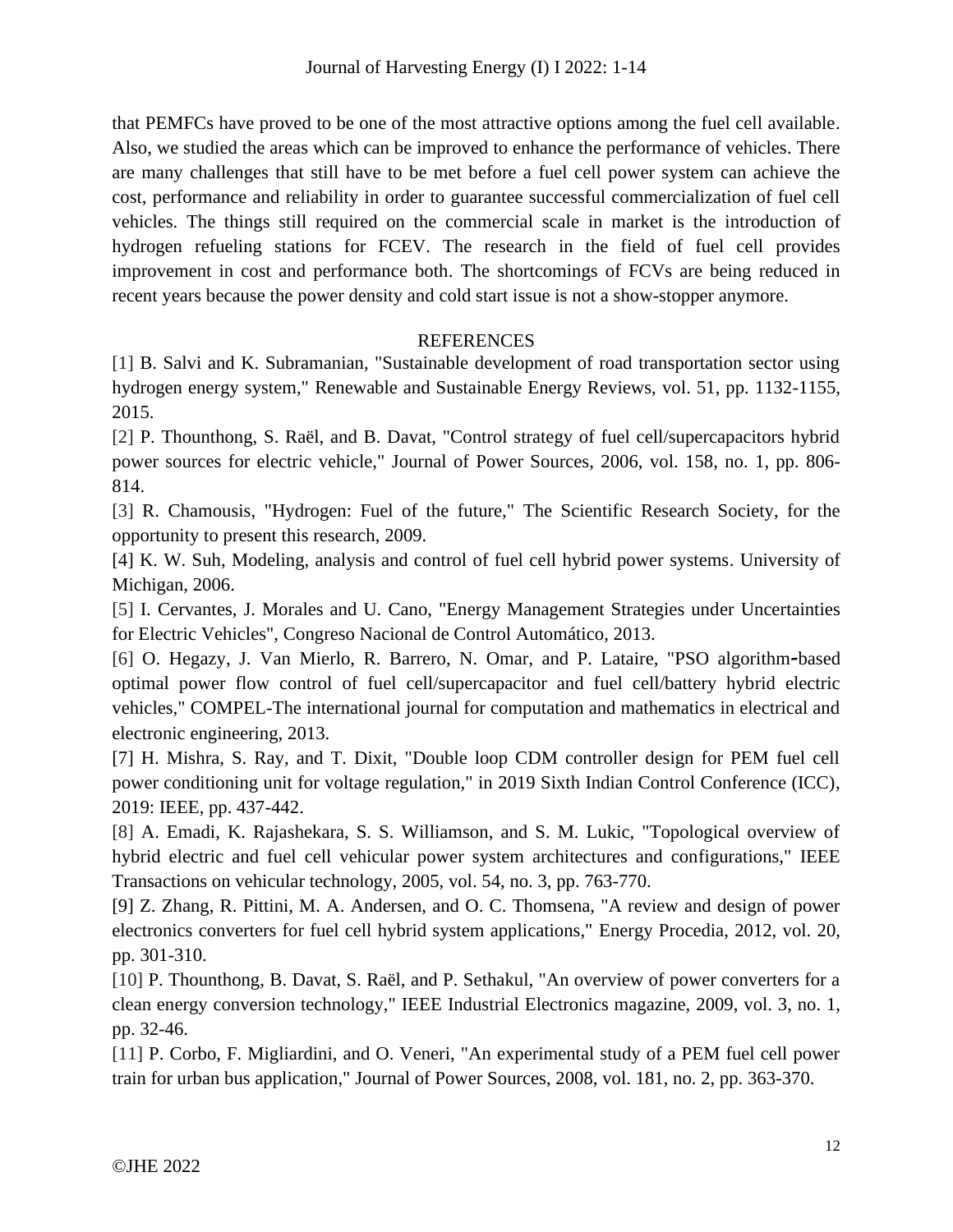[12] H. Zhao, A. Burke, and M. Miller, "Comparison of Hybrid Fuel Cell Vehicle Technology and Fuel Efficiency," Research Report – UCD-ITS-RR-11-10, 2011.

[13] D. Gao, Z. Jin, and Q. Lu, "Energy management strategy based on fuzzy logic for a fuel cell hybrid bus," Journal of Power Sources, 2008, vol. 185, no. 1, pp. 311-317.

[14] F. R. Salmasi, "Control strategies for hybrid electric vehicles: Evolution, classification, comparison future trends," IEEE Transactions on vehicular technology, 2007, vol. 56, no. 5, pp. 2393-2404.

[15] C.-C. Lin, H. Peng, and J. Grizzle, "A stochastic control strategy for hybrid electric vehicles," in Proceedings of the 2004 American control conference, 2004, vol. 5: IEEE, pp. 4710-4715.

[16] P. Thounthong, S. Rael, and B. Davat, "Energy management of fuel cell/battery/supercapacitor hybrid power source for vehicle applications," Journal of Power Sources, 2009, vol. 193, no. 1, pp. 376-385.

[17] P. Thounthong, V. Chunkag, P. Sethakul, B. Davat, and M. Hinaje, "Comparative study of fuel-cell vehicle hybridization with battery or supercapacitor storage device," IEEE transactions on vehicular technology, 2009, vol. 58, no. 8, pp. 3892-3904.

[18] D. Feroldi, M. Serra, and J. Riera, "Energy management strategies based on efficiency map for fuel cell hybrid vehicles," Journal of Power Sources, 2009, vol. 190, no. 2, pp. 387-401.

[19] A. Emadi, K. Rajashekara, S. S. Williamson, and S. M. Lukic, "Topological overview of hybrid electric and fuel cell vehicular power system architectures and configurations," IEEE Transactions on vehicular technology, 2005, vol. 54, no. 3, pp. 763-770.

[20] M. Ehsani, Y. Gao, S. Longo, and K. M. Ebrahimi, "Fundamentals of Vehicle Propulsion and Braking" Modern electric, hybrid electric, and fuel cell vehicles, Taylor & Francis, CRC press, 2018.

[21] C.-M. Lai, Y.-J. Lin, M.-H. Hsieh, and J.-T. Li, "A newly-designed multiport bidirectional power converter with battery/supercapacitor for hybrid electric/fuel-cell vehicle system," in 2016 IEEE Transportation Electrification Conference and Expo, Asia-Pacific (ITEC Asia-Pacific), IEEE, 2016, pp. 163-166.

[22] L. Kumar, K. K. Gupta, and S. Jain, "Architecture and configuration of electrified vehicles: A review," in 2013 IEEE International Symposium on Industrial Electronics, IEEE, 2011, pp. 1- 6.

[23] G. Telias, K. Day, and P. Dietrich, "RD&D Cooperation for the Development of Fuel Cell, Hybrid and Electric Vehicles within the International Energy Agency," National Renewable Energy Lab.(NREL), Golden, CO (United States), 2011.

[24] E. Tazelaar, B. Veenhuizen, J. Jagerman, and T. Faassen, "Energy Management Strategies for fuel cell hybrid vehicles; an overview," in 2013 World Electric Vehicle Symposium and Exhibition (EVS27): IEEE, 2013, pp. 1-12.

[25] M.-Y. Ayad, S. Pierfederici, S. Raël, and B. Davat, "Voltage regulated hybrid DC power source using supercapacitors as energy storage device," Energy Conversion and Management, vol. 48, no. 7, pp. 2196-2202, 2007.